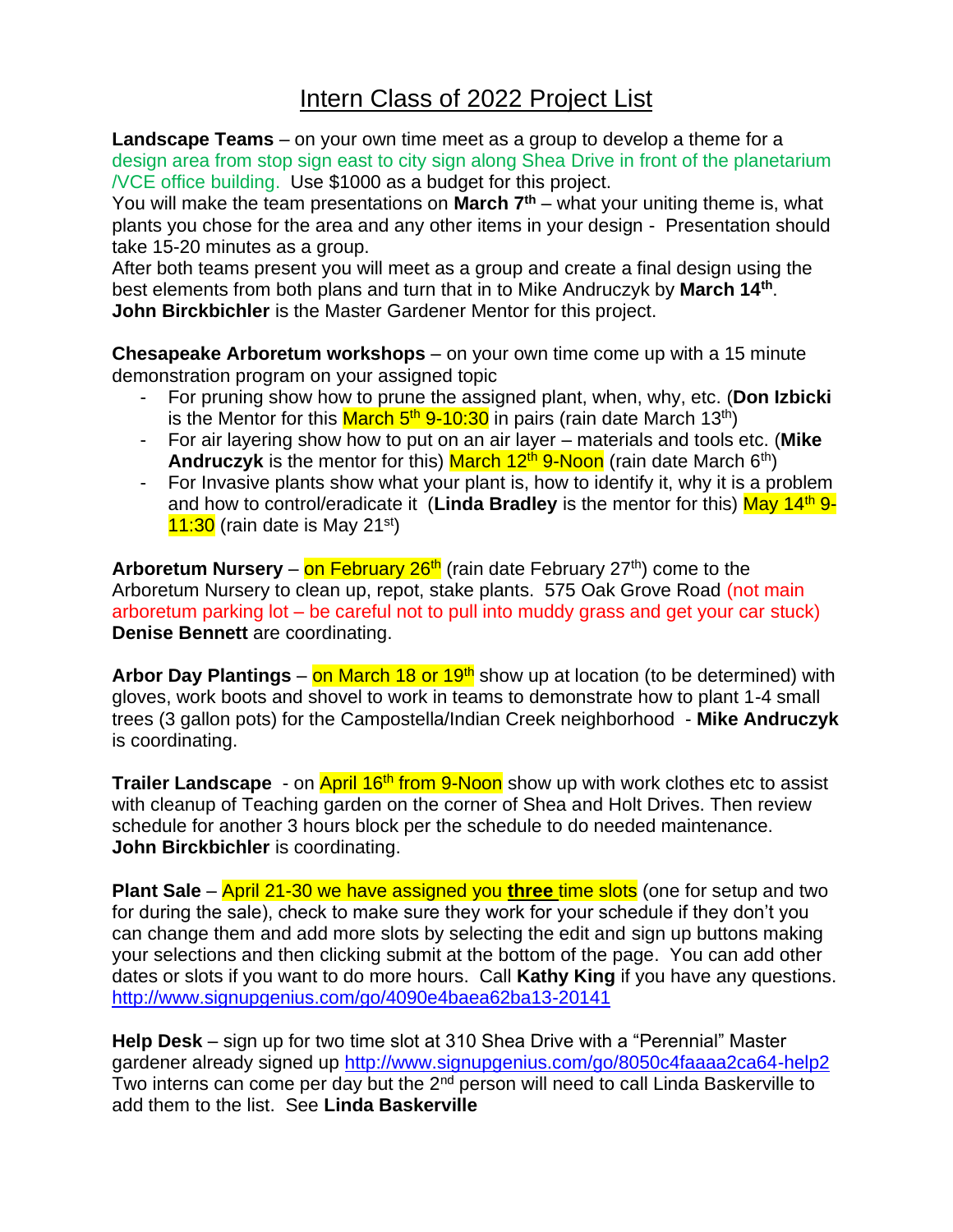**Off-site Help Desk** – coordinate with your mentors to select days with you - to pick up small table and information bag from the office to bring it to each site**. Linda Baskerville** will have a signup genius and/or coordinate this as well.

**Website/Facebook article or video** – create a short article per the instructions provided in your book packet. The subject can be anything you like or one of the other homework assignments written up or video recorded. See **Amy Weber.** These are due March 24<sup>th</sup>.

We know your schedules change but also know that other people are relying on you so if you need to change your schedule (switch with another intern) and/or if something unexpected comes up please call the coordinating Master Gardener to let them know.

**Thanks**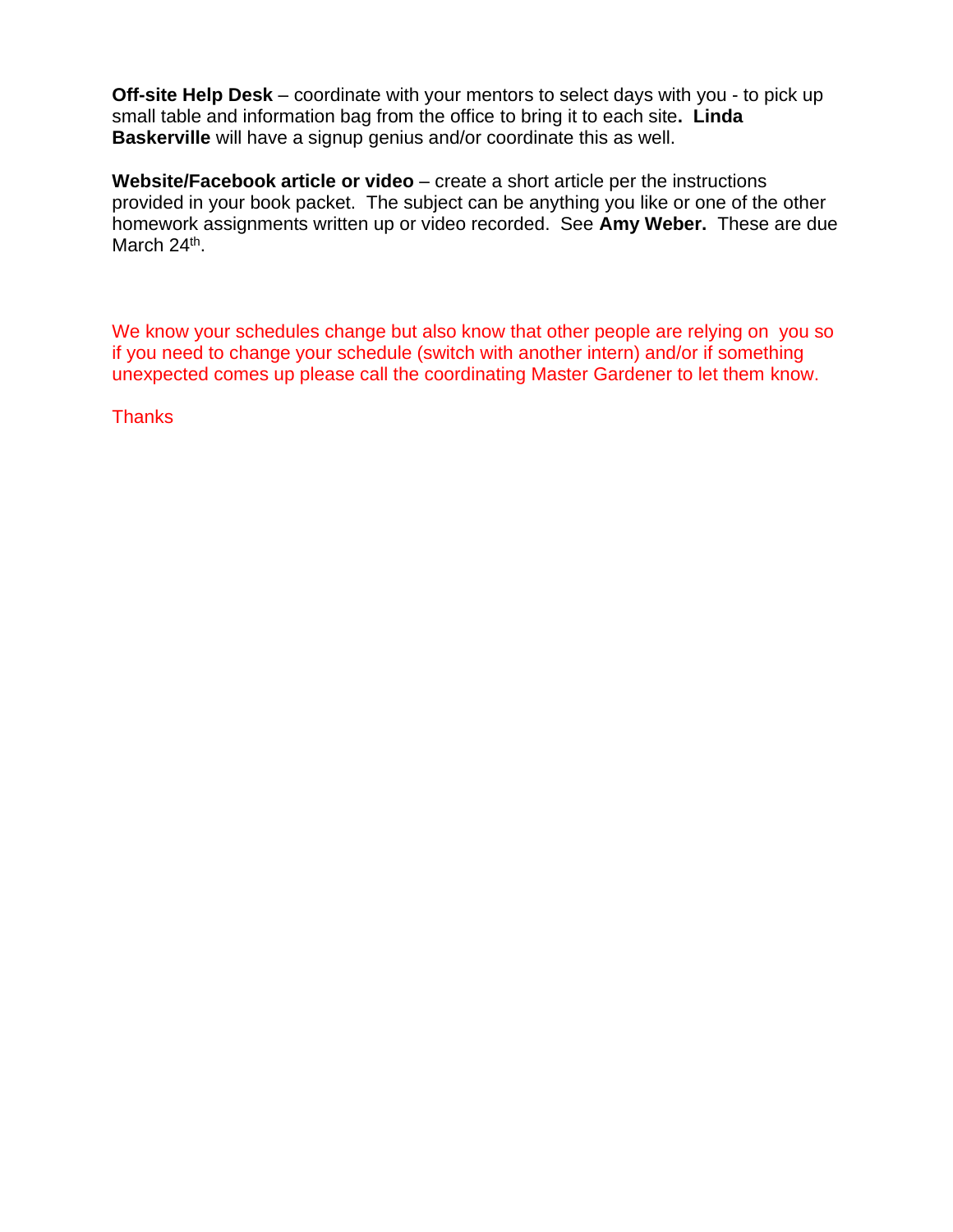# Intern Project Assignments 2022

You must find a substitute (switch dates with a fellow intern) and contact the coordinator for each program you are scheduled below if you have a conflict.

**Landscape Design Project Teams:**

| Team A - Barbara Beniamino Meshelda Gibbs | <b>Carmela Ratcliff</b>         |                  | <b>Claire Davenport</b><br><b>Jennifer Spencer</b> | <b>Stasia Perryman</b> |
|-------------------------------------------|---------------------------------|------------------|----------------------------------------------------|------------------------|
| <b>Team B - Jennifer Briggs</b>           | Lisa Fisher<br>Elizabeth Wagner | <b>Gina Lowe</b> | <b>Issani Peterson</b><br><b>Danielle Martinez</b> | Judi Rudisill          |

## **Chesapeake Arboretum Workshops (see times below) 7 hours**

Interns come to all workshops but present 15 minutes on assignments below

| Air Layering (9-Noon)  | All Interns |
|------------------------|-------------|
| March 12 (13 raindate) |             |
| Mike Andruczyk         |             |
| mikeand@vt.edu         |             |
|                        |             |
|                        |             |
|                        |             |

| <b>Pruning (9-10:30)</b> | Hydrangeas                    | Barbara Beniamino        |
|--------------------------|-------------------------------|--------------------------|
| March 5 (6 raindate)     | Roses                         | Jennifer Briggs          |
| Don Izbicki              | Camellias                     | Meshelda Gibbs           |
| donald.izbicki@gmail.com | Renewal/Rejuvenation          | <b>Danielle Martinez</b> |
|                          |                               |                          |
|                          | Peaches                       |                          |
|                          | <b>Training Nursery Stock</b> | <b>Claire Davenport</b>  |
|                          | Conifers(Pine)                |                          |
|                          | Grapes                        | <b>Issani Peterson</b>   |
|                          | <b>Small Trees</b>            | Jennifer Spencer         |

| Invasives 9-11:30               | English Ivy          | Lisa Fisher             |
|---------------------------------|----------------------|-------------------------|
| May 14 (15-raindate)            | Honeysuckle          | Stasia Perryman         |
| Linda Bradley                   | Privet               |                         |
| 757-439-3836                    | Microstegia          |                         |
| $Ibradley02060\omega gmail.com$ | Amplelopsis          | <b>Gina Lowe</b>        |
|                                 | Poison Ivy           |                         |
|                                 | <b>Callery Pear</b>  | <b>Carmela Ratcliff</b> |
|                                 | <b>Bamboo</b>        | Elizabeth Wagner        |
|                                 | <b>Bermuda Grass</b> | <b>Judi Rudisill</b>    |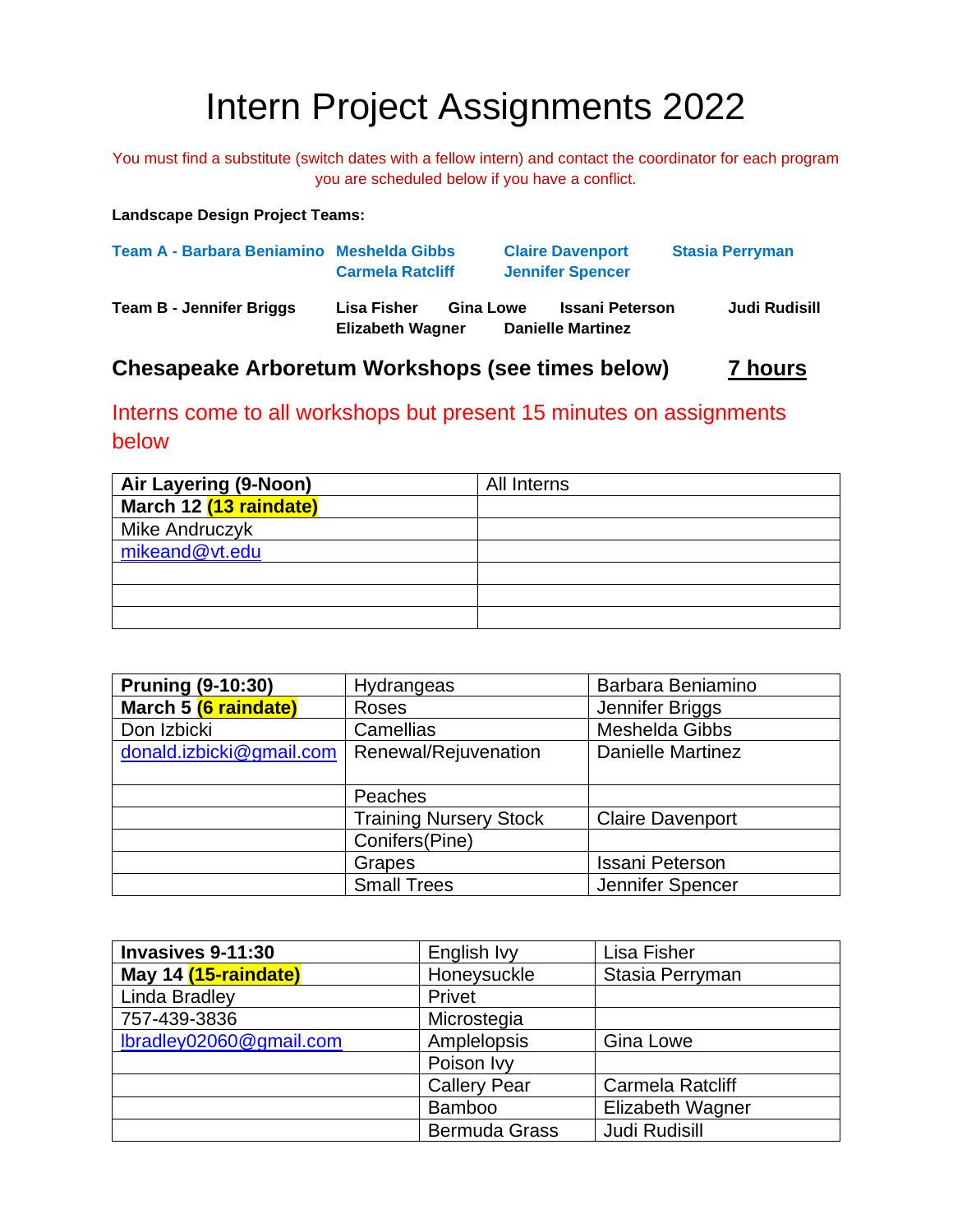| <b>Arboretum Nursery- (February 26)</b>                     |                                          |                                           |                                              | <b>3 hours</b>           |
|-------------------------------------------------------------|------------------------------------------|-------------------------------------------|----------------------------------------------|--------------------------|
|                                                             | <b>Call</b> Denise Bennett $\rightarrow$ | 478-2201                                  |                                              | bennett_denise@yahoo.com |
| 9 to Noon                                                   |                                          |                                           |                                              |                          |
| Stasia Perryman<br>Lisa Fisher                              | Issani Peterson<br><b>Gina Lowe</b>      |                                           | <b>Judi Rudisill</b><br>Carmela Ratcliff     | Jennifer Briggs          |
| Noon to 3pm                                                 |                                          |                                           |                                              |                          |
| Barbara Beniamino<br>Jennifer Spencer                       |                                          | Meshelda Gibbs<br><b>Claire Davenport</b> | Elizabeth Wagner<br><b>Danielle Martinez</b> |                          |
| Arbor Day Plantings – Mike Andruczyk – 9 to Noon            |                                          |                                           |                                              |                          |
| <b>Planting March 18</b>                                    |                                          |                                           |                                              | <b>3 hours</b>           |
| Stasia Perryman                                             | Barbara Benjamino Meshelda Gibbs         | <b>Issani Peterson</b>                    | Elizabeth Wagner<br><b>Judi Rudisill</b>     |                          |
| <b>Planting March 19</b>                                    |                                          |                                           |                                              |                          |
| Jennifer Briggs<br>Jennifer Spencer                         |                                          | Lisa Fisher<br><b>Claire Davenport</b>    | Gina Lowe<br><b>Danielle Martinez</b>        | Carmela Ratcliff         |
| <b>Trailer Landscape</b>                                    |                                          |                                           |                                              | 6 hours total            |
| John Birckbichler 759-2286                                  |                                          | jwab60@gmail.com                          |                                              |                          |
| April 16 - (All Interns - spring clean up) 9-Noon           |                                          |                                           |                                              | 3 hours                  |
| Schedule the day/time w/John two weeks prior with rain date |                                          |                                           |                                              | 3 hours                  |
| Week of 5/1                                                 |                                          | Jennifer Briggs,                          |                                              |                          |
| Week of 5/8                                                 |                                          | Barbara Beniamino,                        |                                              |                          |

Week of 5/15 Meshelda Gibbs, Week of 5/22 Jennifer Spencer, Week of 5/29 Stasia Perryman, Week of 6/5 Carmela Ratcliff, Week of 6/12 Lisa Fisher Week of 6/19 Claire Davenport Week of 6/26 Gina Lowe Week of 7/10 **Issani Peterson** Week of 7/17 **Elizabeth Wagner** Week of 7/24 Judi Rudisill

Week of 7/31 Danielle Martinez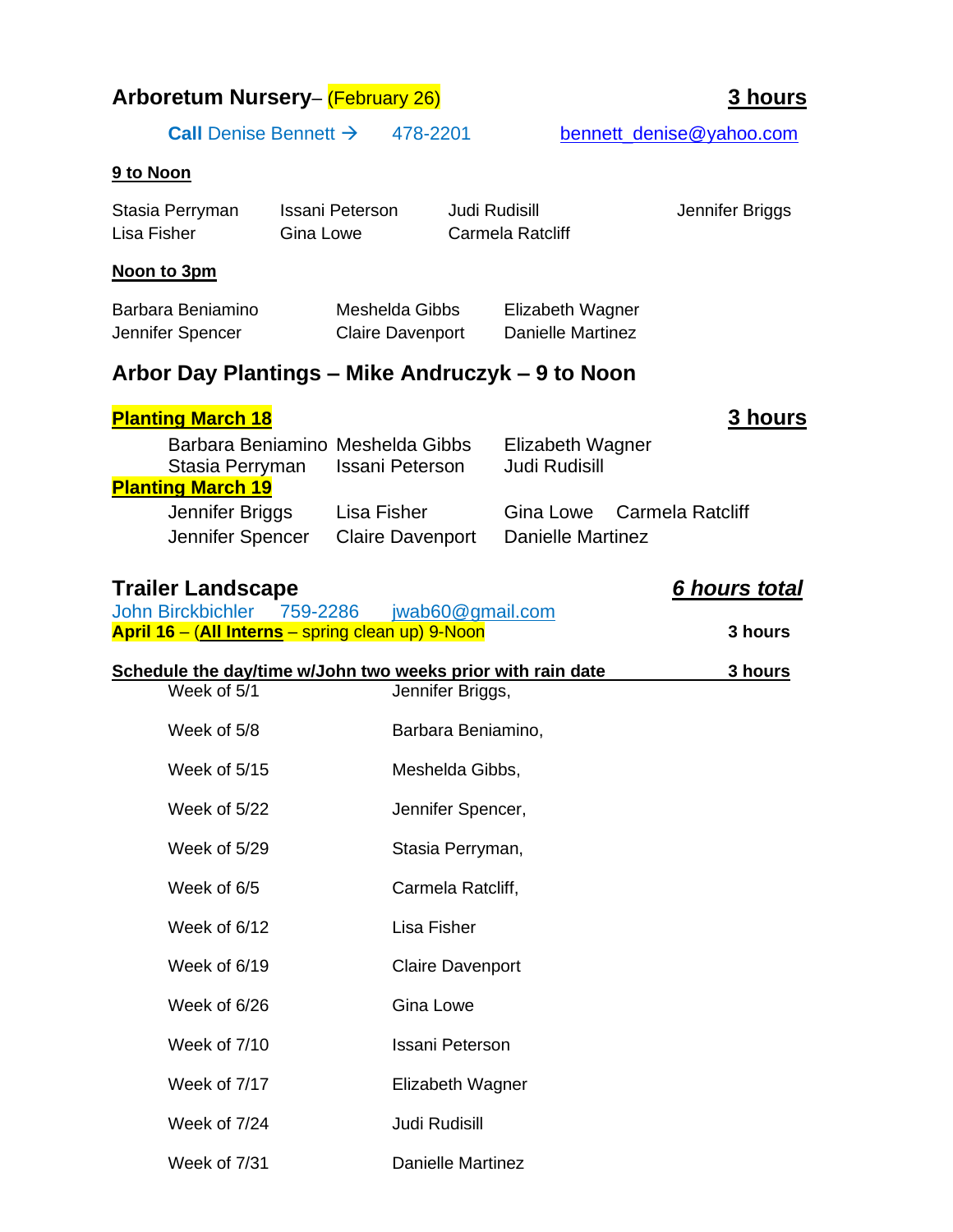# **Plant Sales - Behind Trailer (April 21-30th = 3 shifts)** *9 hours*

Look at <http://www.signupgenius.com/go/4090e4baea62ba13-20141>

### **Help Desk – 9 to Noon** *18 hours*

Linda Baskerville 619-4823 [lindbask@gmail.com](mailto:lindbask@gmail.com) → *Schedule by March 1<sup>st</sup> to fit your time March through October* 

|         | <b>City Park</b>         | White's                  |  |
|---------|--------------------------|--------------------------|--|
| June 11 | <b>Danielle Martinez</b> | <b>Lisa Fisher</b>       |  |
|         | Jennifer Briggs          | <b>Carmela Ratcliff</b>  |  |
| June 15 | <b>Elizabeth Wagner</b>  | n/a                      |  |
|         | <b>Claire Davenport</b>  | n/a                      |  |
| June 18 | <b>Stasia Perryman</b>   | Jennifer Spencer         |  |
|         | <b>Issani Peterson</b>   | <b>Barbara Beniamino</b> |  |
| June 22 | <b>Elizabeth Wagner</b>  | n/a                      |  |
|         | <b>Meshelda Gibbs</b>    | n/a                      |  |
| June 25 | <b>Jennifer Spencer</b>  | <b>Judi Rudisill</b>     |  |
|         | Carmela Ratcliff         | <b>Stasia Perryman</b>   |  |
| June 29 | <b>Claire Davenport</b>  | n/a                      |  |
|         | <b>Gina Lowe</b>         | n/a                      |  |
| July 2  | <b>Lisa Fisher</b>       | <b>Issani Peterson</b>   |  |
|         | <b>Danielle Martinez</b> | <b>Gina Lowe</b>         |  |
| July 6  | <b>Barbara Beniamino</b> | n/a                      |  |
|         | <b>Judi Rudisill</b>     | n/a                      |  |
| July 9  | <b>Issani Peterson</b>   | <b>Claire Davenport</b>  |  |
|         | <b>Meshelda Gibbs</b>    | <b>Jennifer Briggs</b>   |  |
| July 13 | <b>Carmela Ratcliff</b>  | n/a                      |  |
|         | <b>Stasia Perryman</b>   | n/a                      |  |
| July 16 | <b>Barbara Beniamino</b> | <b>Elizabeth Wagner</b>  |  |
|         | Jennifer Spencer         | <b>Meshelda Gibbs</b>    |  |
| July 20 | <b>Jennifer Briggs</b>   | n/a                      |  |
|         | <b>Gina Lowe</b>         | n/a                      |  |
| July 23 | <b>Judi Rudisill</b>     |                          |  |
|         | <b>Lisa Fisher</b>       | <b>Danielle Martinez</b> |  |